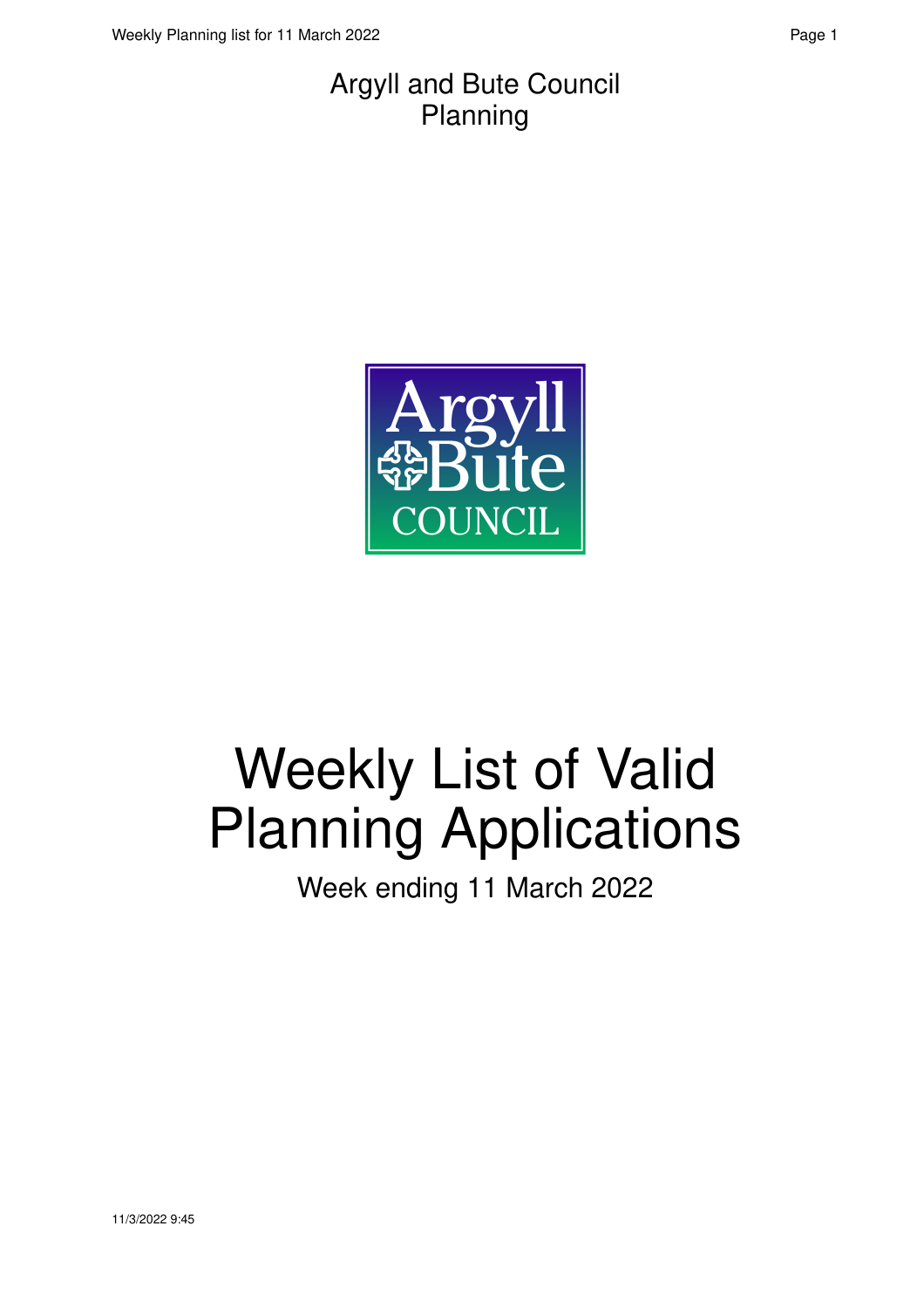### **Bute and Cowal**

| Reference:                | 22/00176/PP                                                 | Officer:                                | Steven Gove                                                    |
|---------------------------|-------------------------------------------------------------|-----------------------------------------|----------------------------------------------------------------|
|                           |                                                             | Telephone:                              | 01546 605518                                                   |
| <b>Ward Details:</b>      | 06 - Cowal                                                  |                                         |                                                                |
| <b>Community Council:</b> | <b>Colintraive And Glendaruel CC</b>                        |                                         |                                                                |
| Proposal:                 |                                                             |                                         | Retention of shepherd's hut for use as home office             |
| Location:                 | Walled Garden South West Of Dunans Castle, Glendaruel, Col- |                                         |                                                                |
|                           | intraive, Argyll And Bute                                   |                                         |                                                                |
| <b>Applicant:</b>         | Mr Charles Dixon-Spain                                      |                                         |                                                                |
|                           |                                                             |                                         | Dunans House, Glendaruel, Colintraive, United Kingdom, PA22    |
|                           | 3AD                                                         |                                         |                                                                |
| Agent:                    | Bell Ingram                                                 |                                         |                                                                |
|                           | Durn                                                        | , Isla Road, Perth, Perthshire, PH2 7HF |                                                                |
| <b>Development Type:</b>  | N10B - Other developments - Local                           |                                         |                                                                |
| <b>Grid Ref:</b>          | 204081 - 691118                                             |                                         |                                                                |
|                           |                                                             |                                         |                                                                |
|                           |                                                             |                                         |                                                                |
|                           |                                                             |                                         |                                                                |
| Reference:                | 22/00242/PP                                                 | Officer:                                | <b>Steven Gove</b>                                             |
|                           |                                                             | Telephone:                              | 01546 605518                                                   |
| <b>Ward Details:</b>      | 06 - Cowal                                                  |                                         |                                                                |
| <b>Community Council:</b> | Kilfinan Community Council                                  |                                         |                                                                |
| Proposal:                 |                                                             |                                         | Erection of modular staff accommodation and associated works   |
| Location:                 |                                                             |                                         |                                                                |
|                           |                                                             |                                         | Land At Portavadie Marina, Portavadie, Millhouse, Tighnabru-   |
|                           | aich, Argyll And Bute                                       |                                         |                                                                |
| <b>Applicant:</b>         | Portavadie Estates Ltd                                      |                                         |                                                                |
|                           |                                                             |                                         | Portavadie Marina, Portavadie, Millhouse, Loch Fyne, Scotland, |
|                           | <b>PA21 2DA</b>                                             |                                         |                                                                |
| Agent:                    | <b>Brian Stewart</b>                                        |                                         |                                                                |
|                           |                                                             |                                         | The Studio, 9 Waterside Street, Largs, Ayrshire, KA30 9LN      |
| <b>Development Type:</b>  | N10B - Other developments - Local                           |                                         |                                                                |
| <b>Grid Ref:</b>          | 192741 - 669493                                             |                                         |                                                                |
|                           |                                                             |                                         |                                                                |
|                           |                                                             |                                         |                                                                |
|                           |                                                             |                                         |                                                                |
| Reference:                | 22/00254/PP                                                 | Officer:                                | Allocated To Area Office                                       |
|                           |                                                             | Telephone:                              | 01546 605518                                                   |
| <b>Ward Details:</b>      | 07 - Dunoon                                                 |                                         |                                                                |
| <b>Community Council:</b> | Dunoon Community Council                                    |                                         |                                                                |
| Proposal:                 | Erection of dwellinghouse with attached garage              |                                         |                                                                |
| Location:                 |                                                             |                                         | Land South Of 202 Victoria Road, Dunoon, Argyll And Bute       |
| <b>Applicant:</b>         | Mr And Mrs Ian Walker                                       |                                         |                                                                |
|                           |                                                             |                                         | Trinity House, 202 Victoria Road, Dunoon, UK, PA23 7PA         |
| Agent:                    | Cliff Denovan                                               |                                         |                                                                |
|                           | 19 Eccles Road, Dunoon, UK, PA23 8LA                        |                                         |                                                                |
| <b>Development Type:</b>  | N03B - Housing - Local                                      |                                         |                                                                |
| <b>Grid Ref:</b>          | 217155 - 677390                                             |                                         |                                                                |
|                           |                                                             |                                         |                                                                |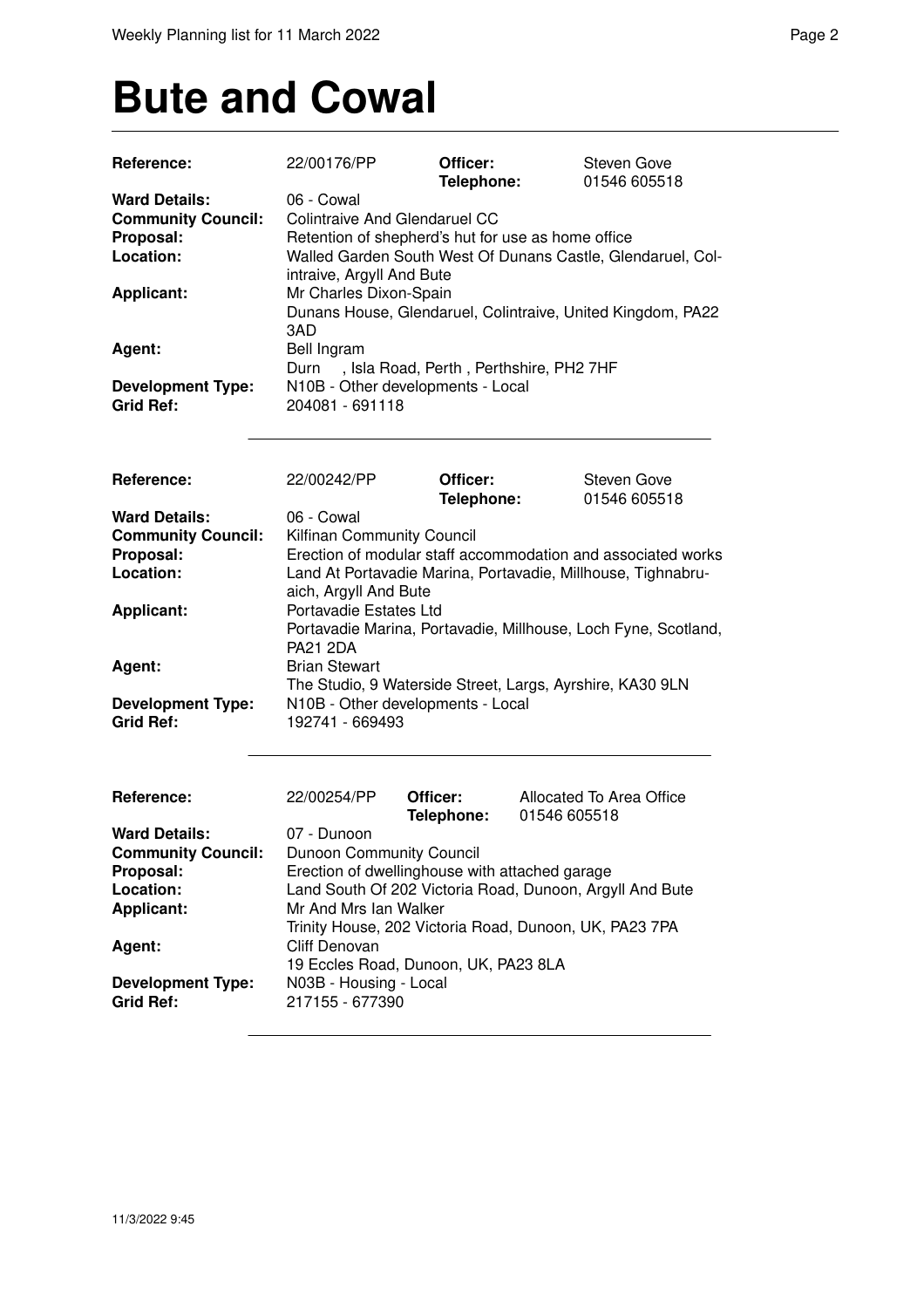#### **Helensburgh and Lomond**

| Reference:<br><b>Ward Details:</b>                                       | 22/00017/PP                                                                                                                                                                                                                                                                           | Officer:<br>Telephone: | Allocated To Area Office<br>01546 605518                     |  |
|--------------------------------------------------------------------------|---------------------------------------------------------------------------------------------------------------------------------------------------------------------------------------------------------------------------------------------------------------------------------------|------------------------|--------------------------------------------------------------|--|
| <b>Community Council:</b><br>Proposal:<br>Location:<br><b>Applicant:</b> | 10 - Helensburgh Central<br>Helensburgh Community Council<br>Erection of dwellinghouse<br>Garden Ground Of Fives Court, East Rossdhu Drive, Helens-<br>burgh, Argyll And Bute, G84 7ST<br>Mr & Mrs H Baynham                                                                          |                        |                                                              |  |
|                                                                          | G84 7ST                                                                                                                                                                                                                                                                               |                        | The Fives Court, East Rossdhu Drive, Helensburgh, Scotland,  |  |
| Agent:                                                                   | <b>HMA Architects</b>                                                                                                                                                                                                                                                                 |                        | 19 Charlotte Street, Helensburgh, Scotland, G84 7EZ          |  |
| <b>Development Type:</b><br><b>Grid Ref:</b>                             | N03B - Housing - Local<br>230246 - 683139                                                                                                                                                                                                                                             |                        |                                                              |  |
| Reference:                                                               | 22/00130/PP                                                                                                                                                                                                                                                                           | Officer:<br>Telephone: | Emma Jane<br>01546 605518                                    |  |
| <b>Ward Details:</b><br><b>Community Council:</b><br>Proposal:           | 10 - Helensburgh Central<br><b>Helensburgh Community Council</b><br>Alterations and extension to dwellinghouse and installation of<br>gates<br>55 John Street, Helensburgh, Argyll And Bute, G84 9LZ<br>Mrs Elizabeth Kershaw-Yates<br>55 John Street, Helensburgh, Scotland, G84 9LZ |                        |                                                              |  |
| Location:<br>Applicant:                                                  |                                                                                                                                                                                                                                                                                       |                        |                                                              |  |
| Agent:                                                                   | <b>CRGP Limited</b><br>380 King Street, Glasgow, Scotland, G73 1DQ                                                                                                                                                                                                                    |                        |                                                              |  |
| <b>Development Type:</b><br><b>Grid Ref:</b>                             | N01 - Householder developments<br>229427 - 682941                                                                                                                                                                                                                                     |                        |                                                              |  |
| <b>Reference:</b>                                                        | 22/00230/PP                                                                                                                                                                                                                                                                           | Officer:<br>Telephone: | Karen Malloy<br>01546 605518                                 |  |
| <b>Ward Details:</b><br><b>Community Council:</b>                        | 11 - Helensburgh And Lomond South<br><b>Helensburgh Community Council</b>                                                                                                                                                                                                             |                        |                                                              |  |
| Proposal:<br>Location:                                                   | Formation of vehicular access<br>9JA                                                                                                                                                                                                                                                  |                        | 42 East Abercromby Street, Helensburgh, Argyll And Bute, G84 |  |
| <b>Applicant:</b>                                                        | Ms Marion Robinson                                                                                                                                                                                                                                                                    |                        | 42 East Abercromby Street, Helensburgh, Scotland, G84 9JA    |  |
| Agent:                                                                   | <b>HMA Architects</b>                                                                                                                                                                                                                                                                 |                        | 19 Charlotte Street, Helensburgh, Scotland, G84 7EZ          |  |
| <b>Development Type:</b><br><b>Grid Ref:</b>                             | N01 - Householder developments<br>230710 - 683061                                                                                                                                                                                                                                     |                        |                                                              |  |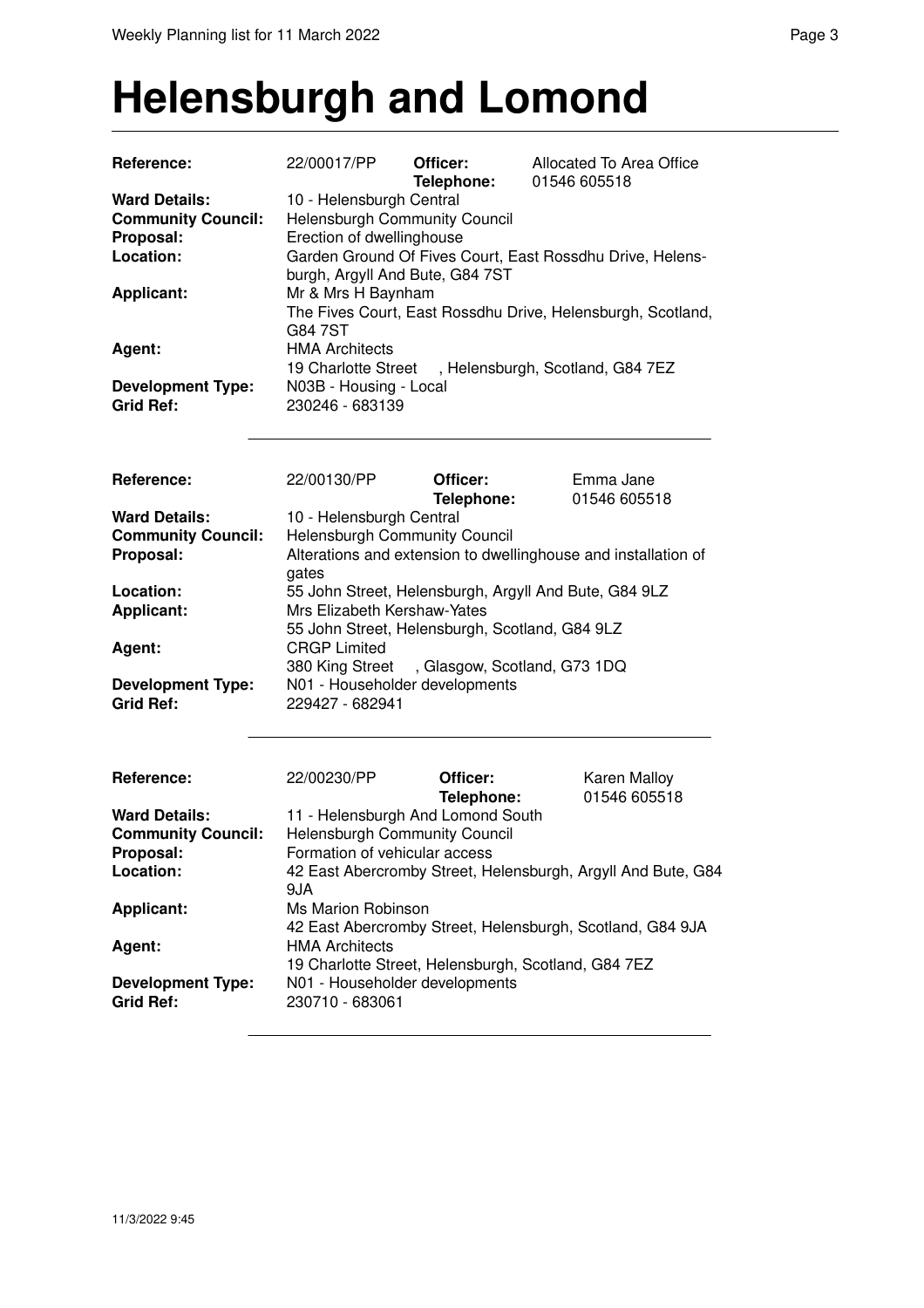| <b>Reference:</b>                            | 22/00244/PP                                                                                    | Officer:<br>Telephone: | Norman Shewan<br>01546 605518 |
|----------------------------------------------|------------------------------------------------------------------------------------------------|------------------------|-------------------------------|
| <b>Ward Details:</b>                         | 11 - Helensburgh And Lomond South                                                              |                        |                               |
| <b>Community Council:</b>                    | <b>Cardross Community Council</b>                                                              |                        |                               |
| Proposal:                                    | Erection of side extension to form home office with basement<br>store                          |                        |                               |
| Location:                                    | Burnsland, Main Road, Cardross, Dumbarton, Argyll And Bute,<br>G82 5NY                         |                        |                               |
| Applicant:                                   | Preston Fleming Plumbing And Heating<br>Redgauntlet Road, Helensburgh, United Kingdom, G84 7TW |                        |                               |
| Agent:                                       | <b>Organic Architects</b><br>140 West Princes Street, Helensburgh, United Kingdom,<br>G84 8BH  |                        |                               |
| <b>Development Type:</b><br><b>Grid Ref:</b> | N01 - Householder developments<br>234107 - 677885                                              |                        |                               |

| Reference:                | 22/00272/PP                                              | Officer:   | <b>Karen Malloy</b> |
|---------------------------|----------------------------------------------------------|------------|---------------------|
|                           |                                                          | Telephone: | 01546 605518        |
| <b>Ward Details:</b>      | 11 - Helensburgh And Lomond South                        |            |                     |
| <b>Community Council:</b> | <b>Helensburgh Community Council</b>                     |            |                     |
| Proposal:                 | Erection of single-storey extension to dwellinghouse     |            |                     |
| Location:                 | 32 Campbell Drive, Helensburgh, Argyll And Bute, G84 7JS |            |                     |
| <b>Applicant:</b>         | Katrina And Russell Graham                               |            |                     |
|                           | 32 Campbell Drive, Helensburgh, Scotland, G84 7JS        |            |                     |
| Agent:                    | Orbis Design                                             |            |                     |
|                           | Rosevale, Cumberland Road, Rhu, Scotland, G84 8RX        |            |                     |
| <b>Development Type:</b>  | N01 - Householder developments                           |            |                     |
| <b>Grid Ref:</b>          | 231319 - 681600                                          |            |                     |

| <b>Reference:</b>                            | 22/00283/PP                                       | Officer:<br>Telephone: | Allocated To Area Office<br>01546 605518                                                                                         |
|----------------------------------------------|---------------------------------------------------|------------------------|----------------------------------------------------------------------------------------------------------------------------------|
| <b>Ward Details:</b>                         | 10 - Helensburgh Central                          |                        |                                                                                                                                  |
| <b>Community Council:</b>                    | Helensburgh Community Council                     |                        |                                                                                                                                  |
| Proposal:                                    | glazed white UPVC windows and doors               |                        | Replace existing single glazed timber windows at the front of<br>the property and aluminium sliding door at the rear with double |
| Location:                                    | 9PF                                               |                        | 21A West Montrose Street, Helensburgh, Argyll And Bute, G84                                                                      |
| <b>Applicant:</b>                            | Mrs Anita Lyons<br>9PF                            |                        | 21A West Montrose Street, Helensburgh, United Kingdom, G84                                                                       |
| Agent:                                       | DCW Window Solutions Ltd<br>7QL                   |                        | 14 East King Street, Helensburgh, United Kingdom, G84                                                                            |
| <b>Development Type:</b><br><b>Grid Ref:</b> | N01 - Householder developments<br>228835 - 683005 |                        |                                                                                                                                  |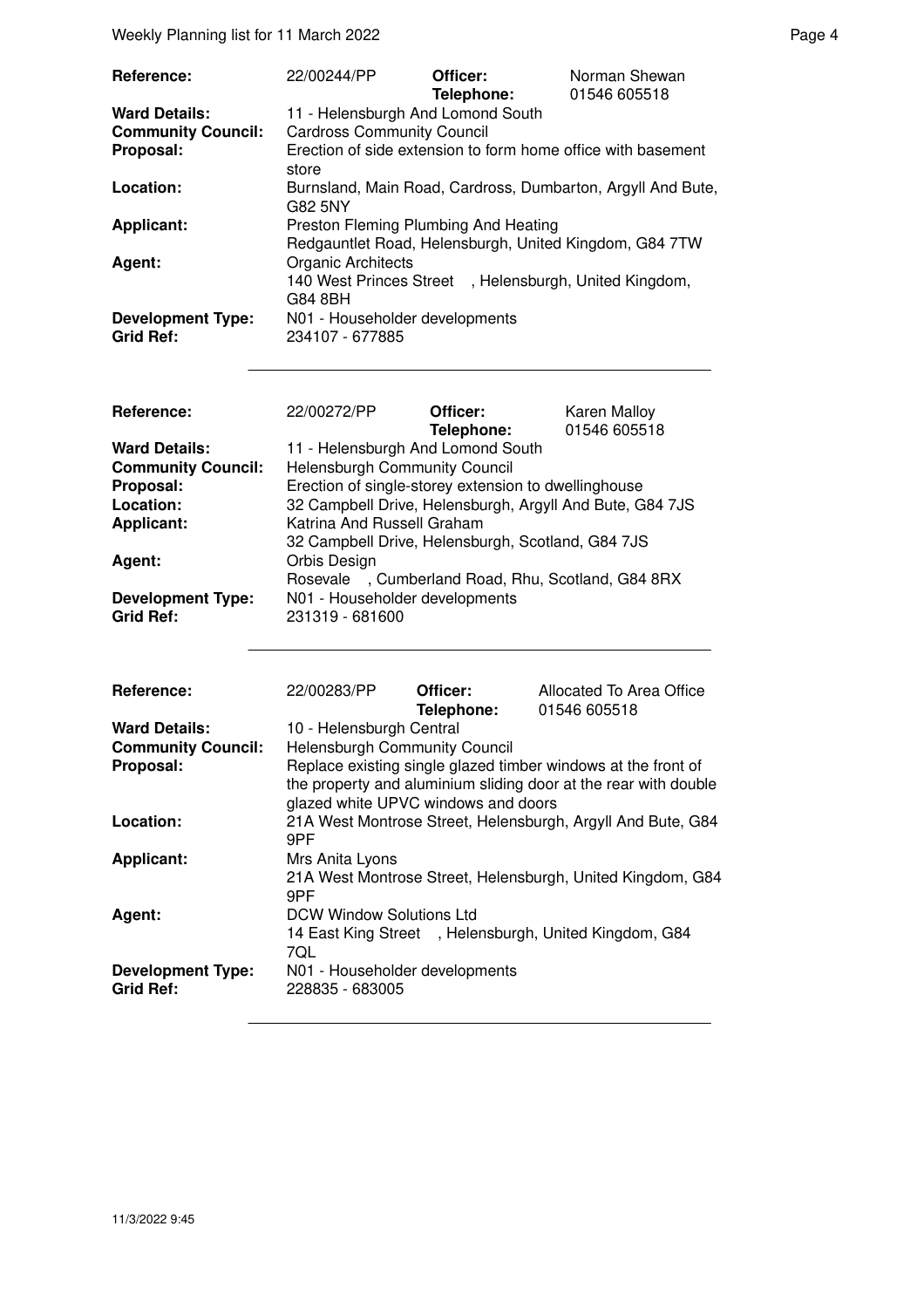| Reference:                                                                                                 | 22/00294/PPP                                                                                                                                                                                                                                                                                                                                                 | Officer:<br>Telephone: | Allocated To Area Office<br>01546 605518                                                                                                                                                                                 |
|------------------------------------------------------------------------------------------------------------|--------------------------------------------------------------------------------------------------------------------------------------------------------------------------------------------------------------------------------------------------------------------------------------------------------------------------------------------------------------|------------------------|--------------------------------------------------------------------------------------------------------------------------------------------------------------------------------------------------------------------------|
| <b>Ward Details:</b><br><b>Community Council:</b><br>Proposal:<br>Location:<br><b>Applicant:</b><br>Agent: | 09 - Lomond North<br>Rosneath And Clynder Community Council<br>Renewal of planning permission in principle reference<br>18/01026/PPP (Site for the erection of dwellinghouse)<br>Garden Ground Of Greenlea, Rahane, Helensburgh, Argyll And<br><b>Bute</b><br>Mr Graham Hamilton<br>Caberfeidh, Braes Of Dunvournie, Duncanston, Dingwall, IV7<br>8JD<br>N/A |                        |                                                                                                                                                                                                                          |
| <b>Development Type:</b><br><b>Grid Ref:</b>                                                               | N03B - Housing - Local<br>223581 - 687190                                                                                                                                                                                                                                                                                                                    |                        |                                                                                                                                                                                                                          |
| Reference:                                                                                                 | 22/00453/TPO                                                                                                                                                                                                                                                                                                                                                 | Officer:<br>Telephone: | Karen Malloy<br>01546 605518                                                                                                                                                                                             |
| <b>Ward Details:</b><br><b>Community Council:</b><br>Proposal:<br>Location:<br><b>Applicant:</b><br>Agent: | 09 - Lomond North<br>Rhu And Shandon Community Council<br>Mr Alexander Chalmers<br>8UA<br>N/A                                                                                                                                                                                                                                                                |                        | Proposed felling of 2 Beech trees and replanting of 2 trees<br>The Steep, Rhu, Helensburgh, Argyll And Bute, G84 8UA<br>The Steep, 1 Ardenconnel, Rhu, Helensburgh, Scotland, G84                                        |
| <b>Development Type:</b><br><b>Grid Ref:</b>                                                               | N0 - not required for statutory returns<br>226964 - 684173                                                                                                                                                                                                                                                                                                   |                        |                                                                                                                                                                                                                          |
| Reference:<br><b>Ward Details:</b><br><b>Community Council:</b><br>Proposal:                               | 22/00475/NMA<br>11 - Helensburgh And Lomond South<br><b>Cardross Community Council</b><br>of existing conservatory                                                                                                                                                                                                                                           | Officer:<br>Telephone: | Emma Jane<br>01546 605518<br>Non Material Amendment to Planning Permission 21/02108/PP<br>-(Alterations, demolition of extension and erection of replace-<br>ment extension) - changed shape of extension to match shape |
| Location:                                                                                                  | 5LS                                                                                                                                                                                                                                                                                                                                                          |                        | 37 Hillside Road, Cardross, Dumbarton, Argyll And Bute, G82                                                                                                                                                              |
| <b>Applicant:</b>                                                                                          | Mrs L Gillespie<br>5LS                                                                                                                                                                                                                                                                                                                                       |                        | 37 Hillside Road, Cardross, Dumbarton, Argyll And Bute, G82                                                                                                                                                              |
| Agent:<br><b>Development Type:</b><br><b>Grid Ref:</b>                                                     | Clark Design Architecture<br>NMA 4W - NMA - Householder (4 wk target)<br>234589 - 678034                                                                                                                                                                                                                                                                     |                        | Strathleven House, Levenside Road, Dumbarton, G82 3PD                                                                                                                                                                    |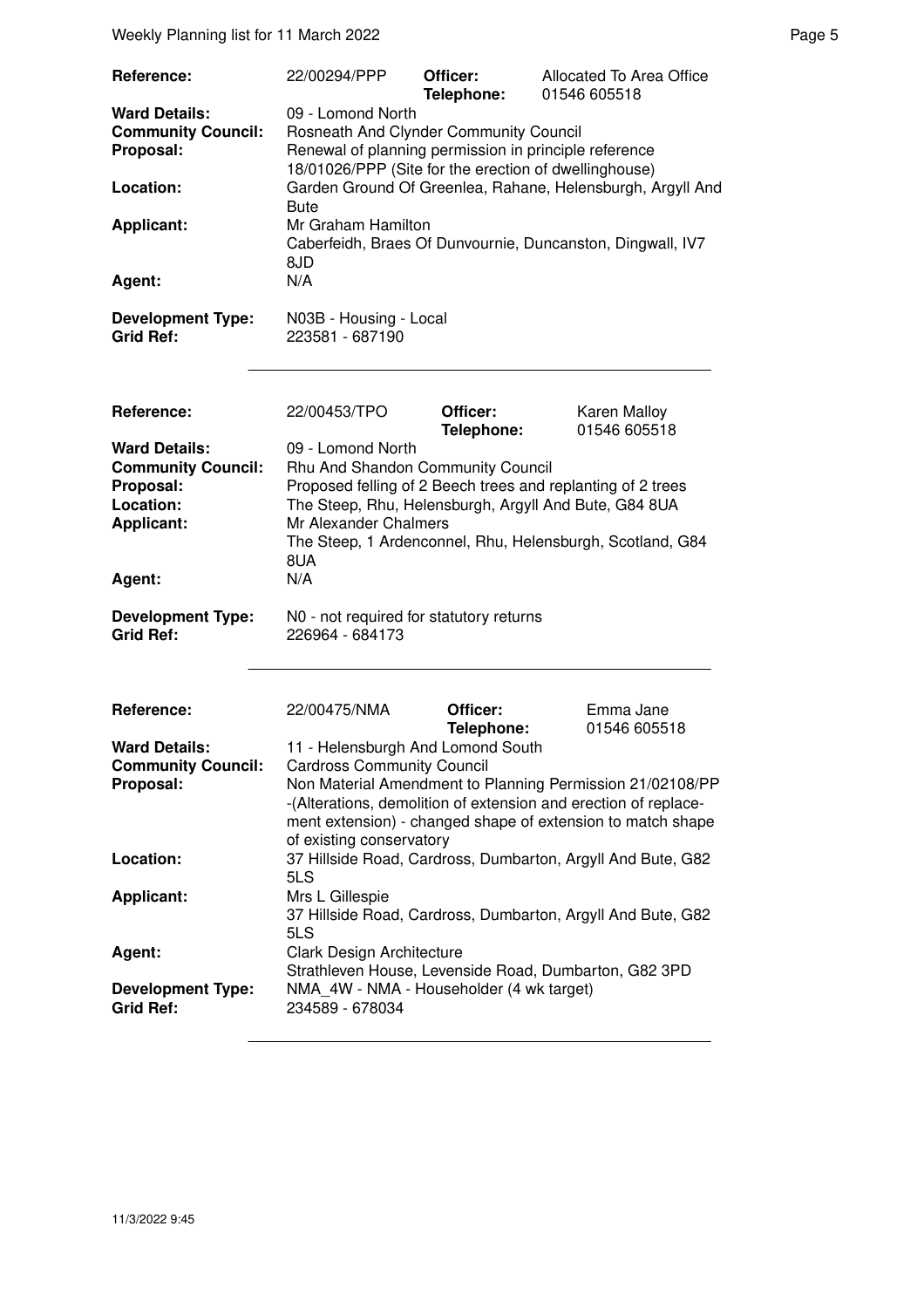# **Oban, Lorn and the Isles**

| <b>Reference:</b>                                              | 22/00121/PP                                                                                                                                              | Officer:<br>Telephone: | Lesley Cuthbertson<br>01546 605518       |  |
|----------------------------------------------------------------|----------------------------------------------------------------------------------------------------------------------------------------------------------|------------------------|------------------------------------------|--|
| <b>Ward Details:</b><br><b>Community Council:</b><br>Proposal: | 05 - Oban North And Lorn<br>Kilmore Community Council<br>Change of use of land for the siting of 1 glamping pod with                                     |                        |                                          |  |
| Location:                                                      | associated package waste treatment unit<br>Garden Ground Of Alltbeath, Kilmore, Oban, Argyll And Bute,<br><b>PA34 4XX</b>                                |                        |                                          |  |
| <b>Applicant:</b>                                              | Mr and Mrs D Mcgregor<br>Altbeath, Musdale Road, Kilmore, Scotland, PA34 4XX                                                                             |                        |                                          |  |
| Agent:                                                         | <b>HMA Architects</b><br>19 Charlotte Street, Helensburgh, Scotland, G84 7EZ<br>N10B - Other developments - Local<br>188359 - 725366                     |                        |                                          |  |
| <b>Development Type:</b><br><b>Grid Ref:</b>                   |                                                                                                                                                          |                        |                                          |  |
| Reference:                                                     | 22/00162/PP                                                                                                                                              | Officer:<br>Telephone: | Allocated To Area Office<br>01546 605518 |  |
| <b>Ward Details:</b>                                           | 05 - Oban North And Lorn                                                                                                                                 |                        |                                          |  |
| <b>Community Council:</b>                                      | Glenorchy And Inishail Community Council                                                                                                                 |                        |                                          |  |
| Proposal:                                                      | Erection of a terrace extension with ancillary storage for hotel<br>use                                                                                  |                        |                                          |  |
| Location:                                                      | Bridge Of Orchy Hotel, Bridge Of Orchy, Argyll And Bute, PA36<br>4AB                                                                                     |                        |                                          |  |
| <b>Applicant:</b>                                              | Mr Andrew McKinght                                                                                                                                       |                        |                                          |  |
| Agent:                                                         | Bridge Of Orchy, Argyll And Bute, United Kingdom, PA36 4AD<br><b>MICA Architects Ltd</b><br>123 Camden High Street, London, United Kingdom, NW1<br>7 ID. |                        |                                          |  |

|                          | 7.JR                                           |
|--------------------------|------------------------------------------------|
| <b>Development Type:</b> | N <sub>10</sub> B - Other developments - Local |
| Grid Ref:                | 229740 - 739627                                |

| <b>Reference:</b>         | 22/00170/PP                                               | Officer:<br>Telephone: | Jennifer Campbell<br>01546 605518                            |
|---------------------------|-----------------------------------------------------------|------------------------|--------------------------------------------------------------|
| <b>Ward Details:</b>      | 04 - Oban South And The Isles                             |                        |                                                              |
| <b>Community Council:</b> | Iona Community Council                                    |                        |                                                              |
| Proposal:                 |                                                           |                        | Erection of dwellinghouse, detached garage, installation of  |
|                           | sewage treatment plant and formation of vehicular access  |                        |                                                              |
| Location:                 |                                                           |                        | Land North West Of Thistledo, Isle Of Iona, Argyll And Bute, |
|                           | <b>PA76 6SP</b>                                           |                        |                                                              |
| <b>Applicant:</b>         | Mr David Blackledge                                       |                        |                                                              |
|                           |                                                           |                        | 143 Monkhams Lane, Woodford Green, Essex, UK, IG8 0NW        |
| Agent:                    | HebHomes Ltd                                              |                        |                                                              |
|                           | , 274 Sauchiehall Street, Glasgow,<br>1.07 McLellan Works |                        |                                                              |
|                           | Scotland, G2 3EH                                          |                        |                                                              |
| <b>Development Type:</b>  | N03B - Housing - Local                                    |                        |                                                              |
| <b>Grid Ref:</b>          | 127521 - 723666                                           |                        |                                                              |
|                           |                                                           |                        |                                                              |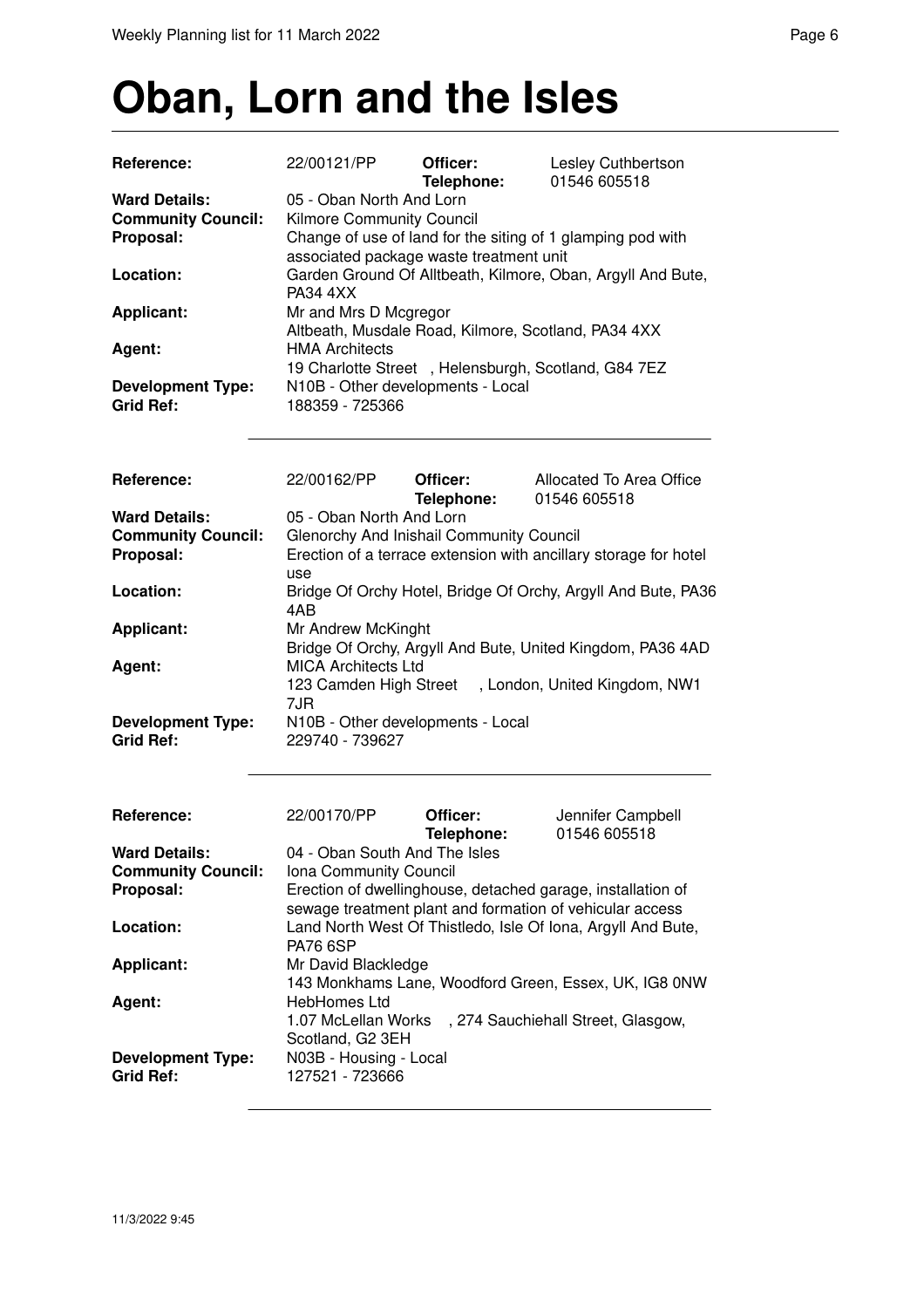| Reference:                | 22/00240/PPP                                           | Officer:   | Jennifer Campbell |
|---------------------------|--------------------------------------------------------|------------|-------------------|
|                           |                                                        | Telephone: | 01546 605518      |
| <b>Ward Details:</b>      | 04 - Oban South And The Isles                          |            |                   |
| <b>Community Council:</b> | <b>Mull Community Council</b>                          |            |                   |
| Proposal:                 | Site for the erection of dwellinghouse                 |            |                   |
| Location:                 | Plot 3 Uisken, Bunessan, Isle Of Mull, Argyll And Bute |            |                   |
| <b>Applicant:</b>         | Mrs Maren Lundehn                                      |            |                   |
|                           | Walker House, Market Place, Somerton, UK, TA11 7LZ     |            |                   |
| Agent:                    | Mary Arnold-Forster Architects                         |            |                   |
|                           | Ploughman's Cottage, Fungarth, Dunkeld, Scotland, PH8  |            |                   |
|                           | 0ES                                                    |            |                   |
| <b>Development Type:</b>  | N03B - Housing - Local                                 |            |                   |
| <b>Grid Ref:</b>          | 139007 - 718959                                        |            |                   |

| Reference:                | 22/00293/PPP                                                                                                   | Officer:<br>Telephone: | Fiona Scott<br>01546 605518 |
|---------------------------|----------------------------------------------------------------------------------------------------------------|------------------------|-----------------------------|
| <b>Ward Details:</b>      | 04 - Oban South And The Isles                                                                                  |                        |                             |
| <b>Community Council:</b> | <b>Oban Community Council</b>                                                                                  |                        |                             |
| Proposal:                 | Renewal of planning permission in principle reference<br>18/01605/PPP (Site for the erection of dwellinghouse) |                        |                             |
| Location:                 | Ariogan Croft No 1, Ariogan, Soroba, Oban                                                                      |                        |                             |
| <b>Applicant:</b>         | Mr Robert McKellar<br>Per Agent                                                                                |                        |                             |
| Agent:                    | Mr Allan Macaskill<br>5 Ferryfield Road, Connel, By Oban, PA37 1SR                                             |                        |                             |
| <b>Development Type:</b>  | N03B - Housing - Local                                                                                         |                        |                             |
| <b>Grid Ref:</b>          | 186246 - 727876                                                                                                |                        |                             |
|                           |                                                                                                                |                        |                             |

| Reference:                | 22/00298/PP                    | Officer:                                        | Allocated To Area Office                                          |
|---------------------------|--------------------------------|-------------------------------------------------|-------------------------------------------------------------------|
|                           |                                | Telephone:                                      | 01546 605518                                                      |
| <b>Ward Details:</b>      | 05 - Oban North And Lorn       |                                                 |                                                                   |
| <b>Community Council:</b> | <b>Appin Community Council</b> |                                                 |                                                                   |
| Proposal:                 |                                |                                                 | Erection of dwellinghouse, installation of septic tank and forma- |
|                           | tion of vehicular access       |                                                 |                                                                   |
| Location:                 |                                |                                                 | Land South East Of Strathappin House (Plot 2), Portnacroish,      |
|                           | Appin, Argyll And Bute         |                                                 |                                                                   |
| <b>Applicant:</b>         | Mr Torquil And Sarah Telfer    |                                                 |                                                                   |
|                           |                                | Frithard, Connel Road, Oban, Scotland, PA34 5TX |                                                                   |
| Agent:                    | Wilson Designs                 |                                                 |                                                                   |
|                           | Old Crofters                   |                                                 | , Soroba Road, Oban, Argyll, PA34 4HU                             |
| <b>Development Type:</b>  | N03B - Housing - Local         |                                                 |                                                                   |
| <b>Grid Ref:</b>          | 193015 - 747211                |                                                 |                                                                   |
|                           |                                |                                                 |                                                                   |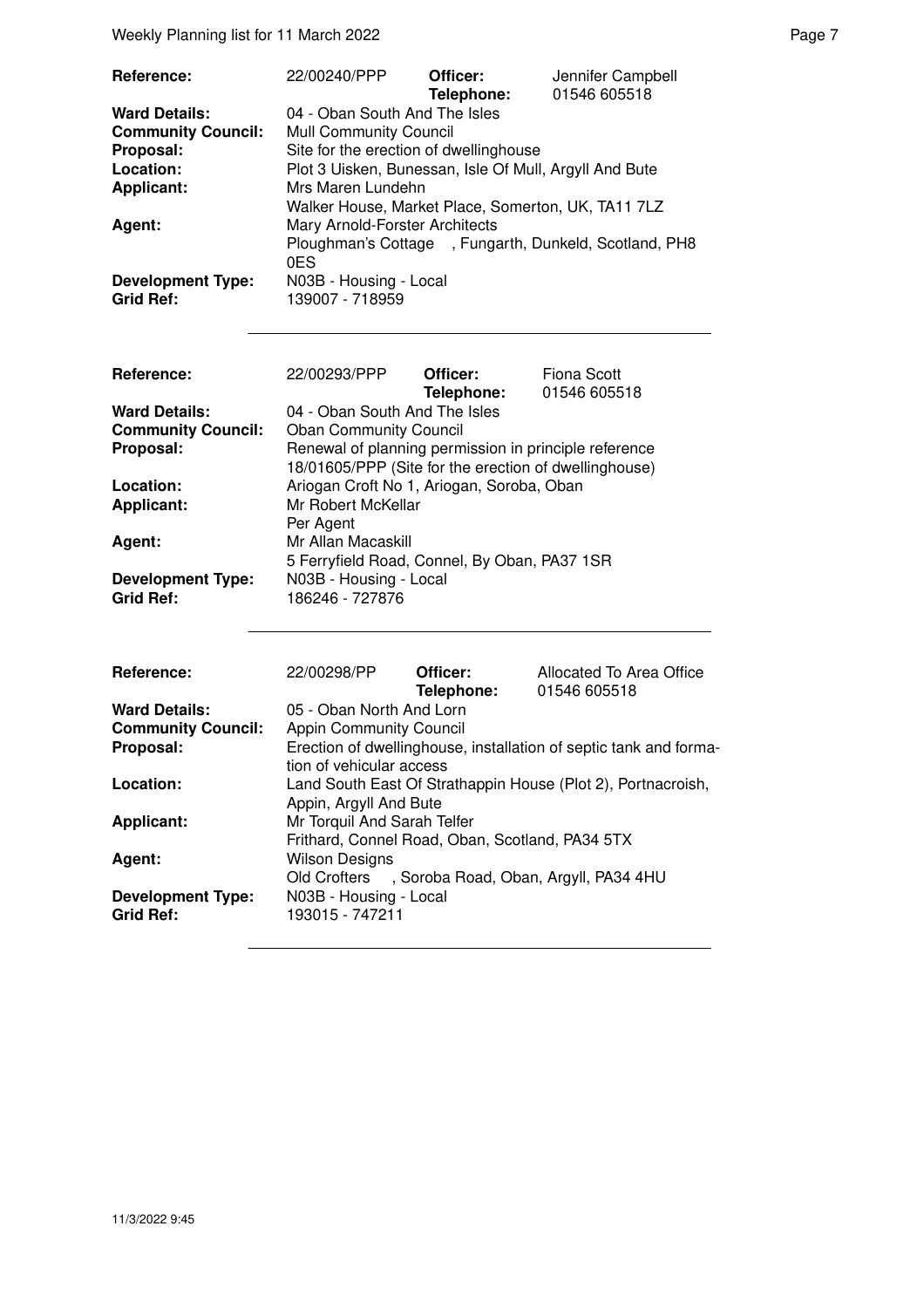Weekly Planning list for 11 March 2022 **Page 8** Page 8

| Reference:<br><b>Ward Details:</b><br><b>Community Council:</b><br>Proposal:<br>Location:<br><b>Applicant:</b><br>Agent:<br><b>Development Type:</b><br><b>Grid Ref:</b> | 22/00455/TELNOT<br>04 - Oban South And The Isles<br><b>Mull Community Council</b><br>Proposed upgrade works at existing telecommunications mast<br>East Mull Greenfield Site Telecommunications Mast, Glen<br>More, Isle Of Mull, Argyll And Bute<br><b>WHP Telecoms Ltd</b><br>Duart House, Suites G4 And G7, Finch Way, Strathclyde Busi-<br>ness Park, Bellshill, North Lanarkshire, ML4 3PR<br>N/A<br>N0 - not required for statutory returns<br>163663 - 732081 | Officer:<br>Telephone: | Judith Stephen<br>01546 605518     |
|--------------------------------------------------------------------------------------------------------------------------------------------------------------------------|----------------------------------------------------------------------------------------------------------------------------------------------------------------------------------------------------------------------------------------------------------------------------------------------------------------------------------------------------------------------------------------------------------------------------------------------------------------------|------------------------|------------------------------------|
|                                                                                                                                                                          |                                                                                                                                                                                                                                                                                                                                                                                                                                                                      |                        |                                    |
| Reference:                                                                                                                                                               | 22/00465/NMA                                                                                                                                                                                                                                                                                                                                                                                                                                                         | Officer:<br>Telephone: | Judith Stephen<br>01546 605518     |
| <b>Ward Details:</b><br><b>Community Council:</b><br>Proposal:                                                                                                           | 05 - Oban North And Lorn<br>Glenorchy And Inishail Community Council<br>Non material amendment to planning permission 21/00284/PP<br>(Erection of dwellinghouse) Slight change in site levels follow<br>excavation and landscaping. Minor changes to window sizes<br>and positions. Glazed door added to entrance porch.                                                                                                                                             |                        |                                    |
| Location:<br><b>Applicant:</b>                                                                                                                                           | Plot 2 West Of Innishail Cottage, Ardbrecknish, Argyll And Bute<br>Mr Ewan Colville<br>6 Lower Broomieknowe, Lasswaide, Scotland, EH18 1LW<br><b>Roderick James Architects</b><br>60 First Avenue, Glasgow, Scotland, G44 3UB<br>NMA_6W - NMA - Non-Householder (6 wk target)                                                                                                                                                                                        |                        |                                    |
| Agent:<br><b>Development Type:</b>                                                                                                                                       |                                                                                                                                                                                                                                                                                                                                                                                                                                                                      |                        |                                    |
| <b>Grid Ref:</b>                                                                                                                                                         | 207180 - 721180                                                                                                                                                                                                                                                                                                                                                                                                                                                      |                        |                                    |
| Reference:                                                                                                                                                               | 22/00466/NMA                                                                                                                                                                                                                                                                                                                                                                                                                                                         | Officer:<br>Telephone: | <b>Fiona Scott</b><br>01546 605518 |
| <b>Ward Details:</b>                                                                                                                                                     | 05 - Oban North And Lorn<br><b>Luing Community Council</b>                                                                                                                                                                                                                                                                                                                                                                                                           |                        |                                    |
| <b>Community Council:</b>                                                                                                                                                |                                                                                                                                                                                                                                                                                                                                                                                                                                                                      |                        |                                    |
| Proposal:                                                                                                                                                                | Non material amendment to planning permission 20/00963/PP<br>(Erection of 2 dwellinghouses, installation of septic tanks, air<br>source heat pumps and formation of access) Various amend-<br>ments                                                                                                                                                                                                                                                                  |                        |                                    |
| Location:                                                                                                                                                                | Tigh Na Claddich, Cullipool, Oban, Isle Of Luing, Argyll And<br>Bute, PA34 4TX                                                                                                                                                                                                                                                                                                                                                                                       |                        |                                    |
| <b>Applicant:</b>                                                                                                                                                        | Mr Archie Cadzow<br>Ardlarach House, Isle Of Luing, Argyll And Bute, PA34 4TZ                                                                                                                                                                                                                                                                                                                                                                                        |                        |                                    |
| Agent:                                                                                                                                                                   | Beaton And McMurchy Architects                                                                                                                                                                                                                                                                                                                                                                                                                                       |                        |                                    |
| <b>Development Type:</b><br><b>Grid Ref:</b>                                                                                                                             | The Studio, Tigh Na Glaic, Taynuilt, Argyll And Bute, PA35 1JW<br>NMA 6W - NMA - Non-Householder (6 wk target)<br>173827 - 712887                                                                                                                                                                                                                                                                                                                                    |                        |                                    |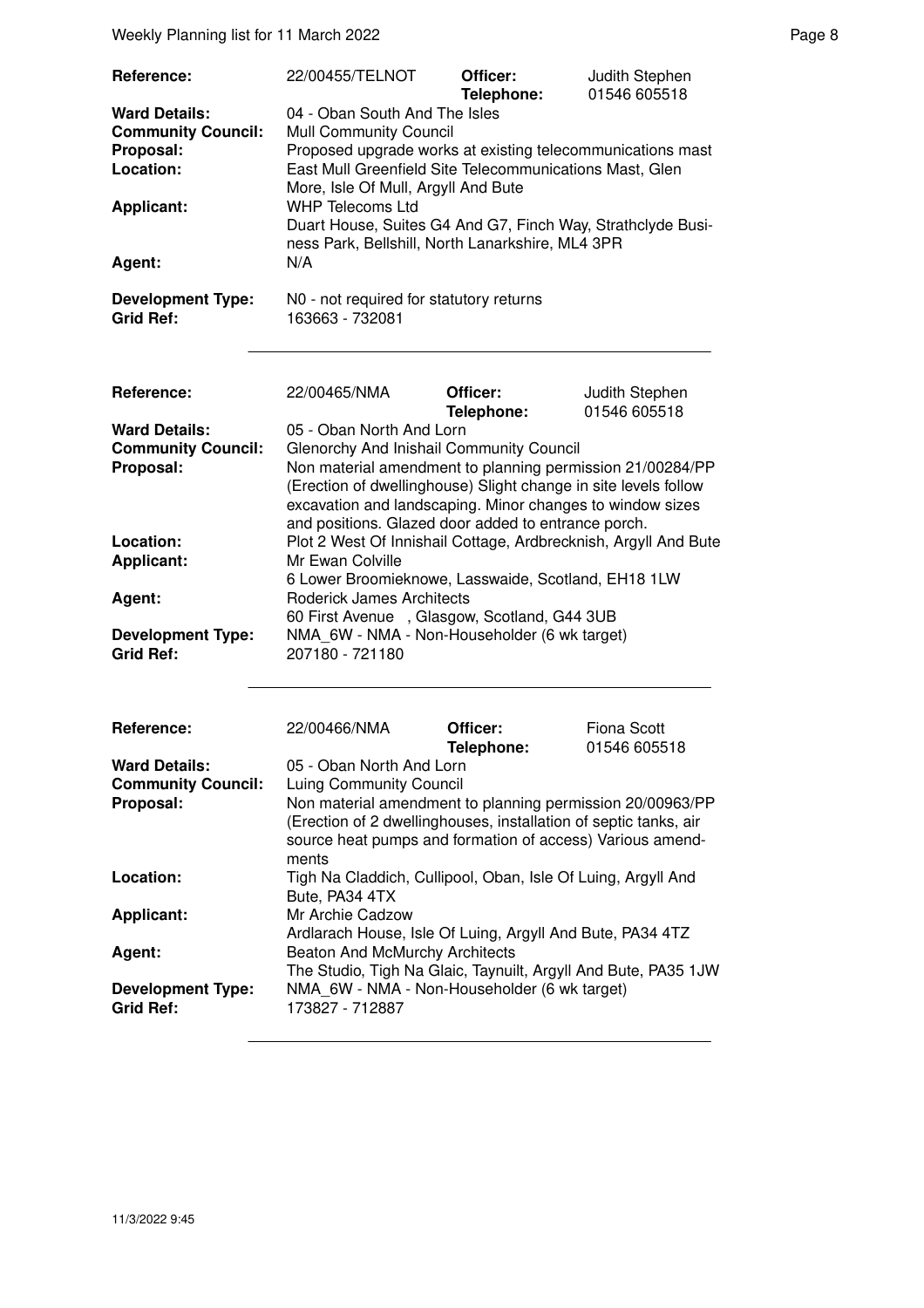## **Mid Argyll, Kintyre and Islay**

| Reference:                                   | 21/02457/PP                                             | Officer:<br>Telephone:                         | Tiwaah P Antwi<br>01546 605518                                 |
|----------------------------------------------|---------------------------------------------------------|------------------------------------------------|----------------------------------------------------------------|
| <b>Ward Details:</b>                         | 03 - Mid Argyll                                         |                                                |                                                                |
| <b>Community Council:</b>                    | Ardrishaig Community Council                            |                                                |                                                                |
| Proposal:                                    | Change of use of downstairs annexe and double garage to |                                                |                                                                |
|                                              | cheese making unit                                      |                                                |                                                                |
| Location:                                    |                                                         |                                                | North Park Cottage, Glenburn Road, Ardrishaig, Lochgilphead,   |
|                                              | Argyll And Bute, PA30 8EU                               |                                                |                                                                |
| <b>Applicant:</b>                            | Isle Of Bute Cheeses                                    |                                                |                                                                |
|                                              |                                                         |                                                | North Park Cottage, Glenburn Road, Ardrishaig, Lochgilp-       |
|                                              | head, Scotland, PA30 8EU                                |                                                |                                                                |
| Agent:                                       | N/A                                                     |                                                |                                                                |
|                                              |                                                         |                                                |                                                                |
| <b>Development Type:</b><br><b>Grid Ref:</b> | 185193 - 686047                                         | N04B - Business and Industry - Local           |                                                                |
|                                              |                                                         |                                                |                                                                |
| Reference:                                   | 22/00075/PP                                             | Officer:<br>Telephone:                         | Allocated To Area Office<br>01546 605518                       |
| <b>Ward Details:</b>                         | 01 - South Kintyre                                      |                                                |                                                                |
| <b>Community Council:</b>                    | <b>West Kintyre Community Council</b>                   |                                                |                                                                |
| Proposal:                                    |                                                         |                                                | Erection of a 90m high meteorological mast for a temporary     |
|                                              |                                                         |                                                | period of 5 years including installation of 4 ground mounted   |
|                                              | solar panels                                            |                                                |                                                                |
| Location:                                    |                                                         |                                                | West Lussa Forest (West Of Bellochantuy), Campbeltown,         |
|                                              | Argyll And Bute                                         |                                                |                                                                |
| <b>Applicant:</b>                            | Mr Daniel Morgan                                        |                                                |                                                                |
|                                              | 1HT                                                     |                                                | Hanover House, 47 Corn Street, Bristol, United Kingdom, BS1    |
| Agent:                                       | N/A                                                     |                                                |                                                                |
|                                              |                                                         |                                                |                                                                |
| <b>Development Type:</b><br><b>Grid Ref:</b> | 169008 - 632620                                         | N10B - Other developments - Local              |                                                                |
|                                              |                                                         |                                                |                                                                |
| Reference:                                   | 22/00225/PP                                             | Officer:<br>Telephone:                         | Allocated To Area Office<br>01546 605518                       |
| <b>Ward Details:</b>                         | 01 - South Kintyre                                      |                                                |                                                                |
| <b>Community Council:</b>                    | <b>Campbeltown Community Council</b>                    |                                                |                                                                |
| Proposal:                                    |                                                         | Erection of shed for vehicle valeting purposes |                                                                |
| Location:                                    |                                                         |                                                | Campbeltown Motor Company Unit 15, Snipefield Industrial       |
|                                              |                                                         | Estate, Campbeltown, Argyll And Bute, PA28 6SY |                                                                |
| <b>Applicant:</b>                            | Campbeltown Motor Company                               |                                                |                                                                |
|                                              |                                                         |                                                | Unit 15, Snipefield Industrial Estate, Campbeltown, Argyll And |
|                                              | Bute, PA28 6SY                                          |                                                |                                                                |
| Agent:                                       | Allan McDougall                                         |                                                |                                                                |
| <b>Development Type:</b><br><b>Grid Ref:</b> | 171395 - 621527                                         | N04B - Business and Industry - Local           | 117 Sound Of Kintyre, Machrihanish, Campbeltown, PA28 6GA      |
|                                              |                                                         |                                                |                                                                |